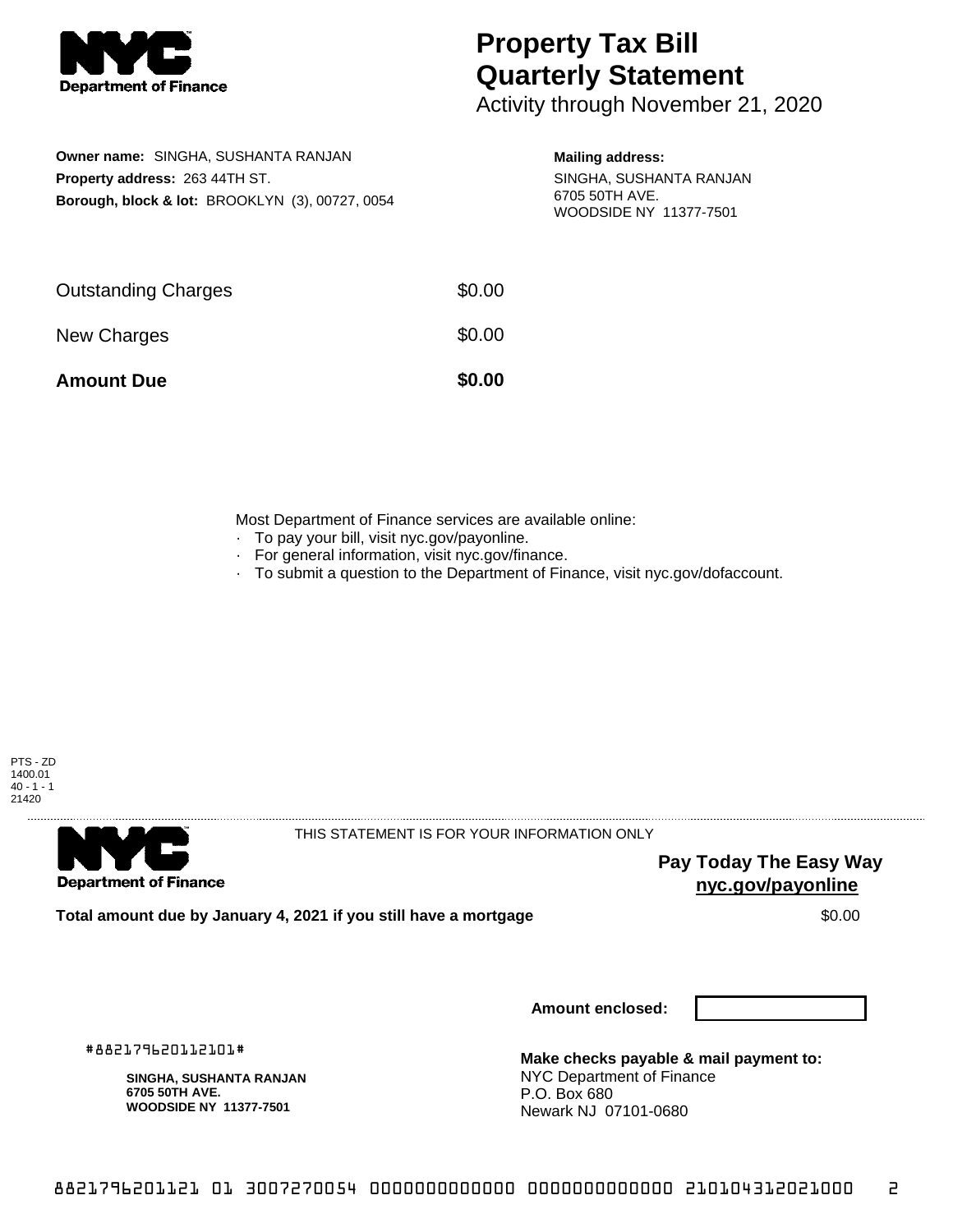

| <b>Previous Charges</b>                                |                      |                             | Amount                |
|--------------------------------------------------------|----------------------|-----------------------------|-----------------------|
| Total previous charges including interest and payments |                      |                             | \$0.00                |
| <b>Current Charges</b>                                 | <b>Activity Date</b> | <b>Due Date</b>             | <b>Amount</b>         |
| Finance-Property Tax<br>Adopted Tax Rate               |                      | 01/01/2021                  | \$780.43<br>$$ -9.00$ |
| Payment                                                | 09/05/2020           | Select Portfolio Srvcng Inc | $$-780.43$            |
| Payment Adjusted                                       | 01/01/2021           | Select Portfolio Srvcng Inc | \$9.00                |
| <b>Total current charges</b>                           |                      |                             | \$0.00                |
| <b>Tax Year Charges Remaining</b>                      | <b>Activity Date</b> | <b>Due Date</b>             | <b>Amount</b>         |
| Finance-Property Tax                                   |                      | 04/01/2021                  | \$780.43              |
| Adopted Tax Rate                                       |                      |                             | $$-9.00$              |
| <b>Early Payment Discount</b>                          |                      | 04/01/2021                  | $$-7.73$              |
| <b>Early Payment Discount</b>                          |                      | 04/01/2021                  | \$0.06                |
| Payment                                                | 09/05/2020           | Select Portfolio Srvcng Inc | $$-772.70$            |
| Payment Adjusted                                       | 01/01/2021           | Select Portfolio Srvcng Inc | \$8.94                |
| Total tax year charges remaining                       |                      |                             | \$0.00                |
| <b>Overpayments/Credits</b>                            | <b>Activity Date</b> | Due Date                    | Amount                |
| <b>Credit Balance</b>                                  |                      | 10/01/2020                  | $$-17.94$             |
| Total overpayments/credits remaining on account        | \$17.94              |                             |                       |

You must apply for a refund or a transfer of credits resulting from overpayments within six years of the date of **the overpayment or credit. Please note that overpayments and credits are automatically applied to unpaid taxes.**

## **Home banking payment instructions:**

- 1. **Log** into your bank or online bill pay website.
- 2. **Add** the new payee: NYC DOF Property Tax. Enter your account number, which is your boro, block and lot, as it appears here: 3-00727-0054 . You may also need to enter the address for the Department of Finance. The address is P.O. Box 680, Newark NJ 07101-0680.
- 3. **Schedule** your online payment using your checking or savings account.

## **Did Your Mailing Address Change?** If so, please visit us at **nyc.gov/changemailingaddress** or call **311.**

When you provide a check as payment, you authorize us either to use information from your check to make a one-time electronic fund transfer from your account or to process the payment as a check transaction.